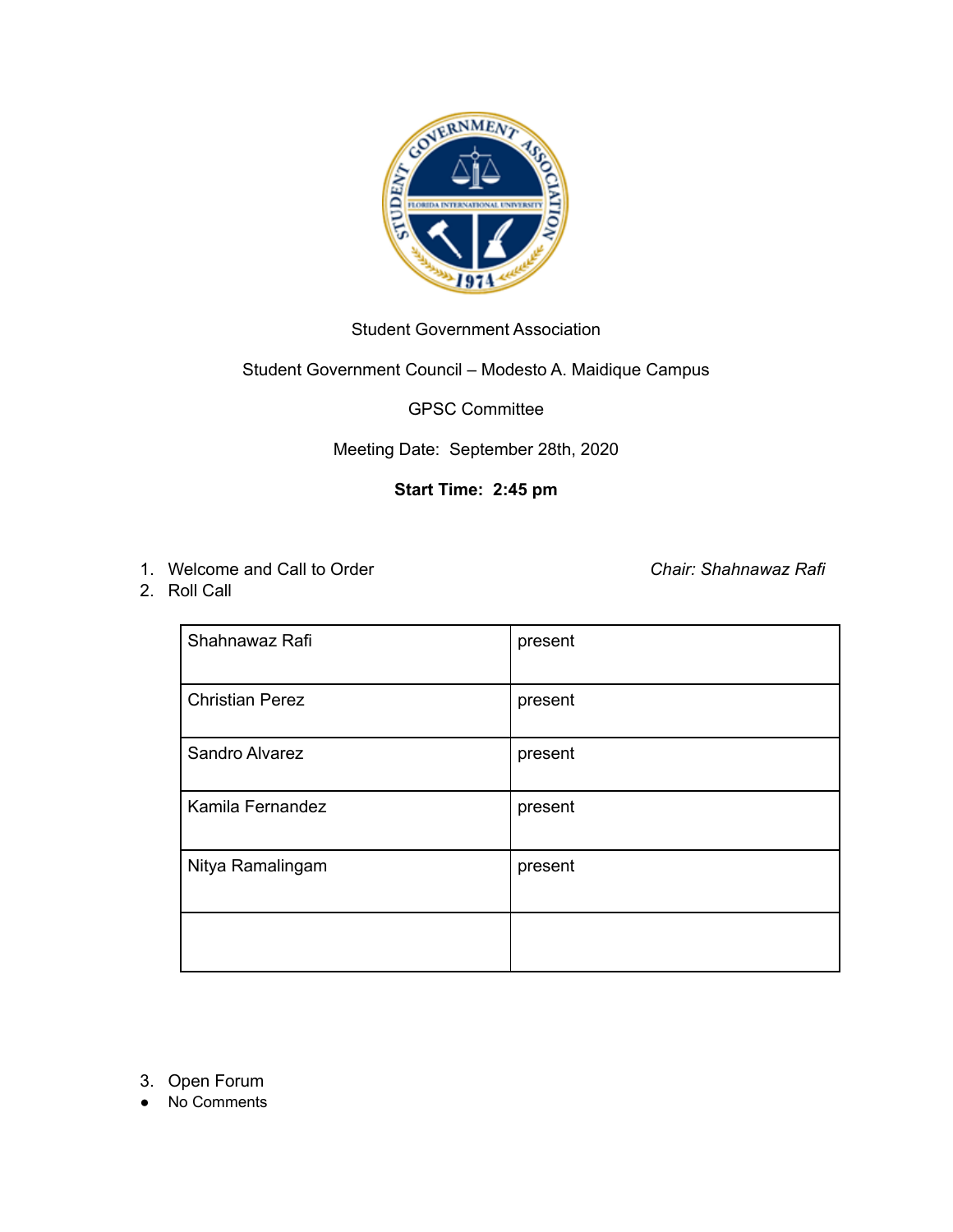4. Old Business

**Graduate Survey** 

**● GPSC met the past week regarding the administration of a graduate survey.** 

**Senator Rafi presents a draft survey compiled from Qualtrics and based on the comments/suggestions of the committee:** 

- **A. Senator Rafi presents the headline and introduction of the new survey to committee members.**
- **B. The purpose of the survey is to provide a baseline assessment of graduate students and their experience while at FIU.**
- **C. Students must fill out the type of school and department they are associated with at FIU.**
- **D. Questions regarding challenges, bullying, time management, and mental health issues are provided in the survey.**
- **E. Put an "other" option in the 4th question of the graduate survey.**
- **F. Question 5 should be stated as followed "Have you experienced any sort of bullying or discrimination at FIU? If so, please explain in the open box".**
- **G. For Question 6, instead of once place an "if" in the question**
- **H. For question 7, state "If you stated that you experienced you have a mental health issue. Have you heard of FIU Counseling & Psychology Services?**
- **I. Question 8 will be changed for better flow in the survey.**
- **J. For question 9, Christian suggests to add an option based on financial support.**
- **K. Teresa states that Question 7 should be more general, stating the problems above and if you emphasize just CAPS it could limit the response options to the question.**
- **L. Having the other option allows the students to state issues that we didn't consider beforehand.**
- **M. For question 10, place an option for I don't conduct research at FIU.**
- **N. For question 11, guidelines from your advisor to achieve goals in your program.**
- **O. Add a question similar to question 11, or add a parentheses in question 11 where it's specific to PhD students.**
- **P. Possibly would be wise to add another question related to completing courses and achieving academic guidelines.**
- **Q. Consider questions by the department for Master's students and academic progress.**
- **R. Add EDD program to question 12 of the survey.**
- **S. Question 13 could include the use of different college/programs at FIU**
- **T. Spell out the acronyms for Question 17, UGS (University Graduate School) and GPSC (Graduate Professional Student Committee)**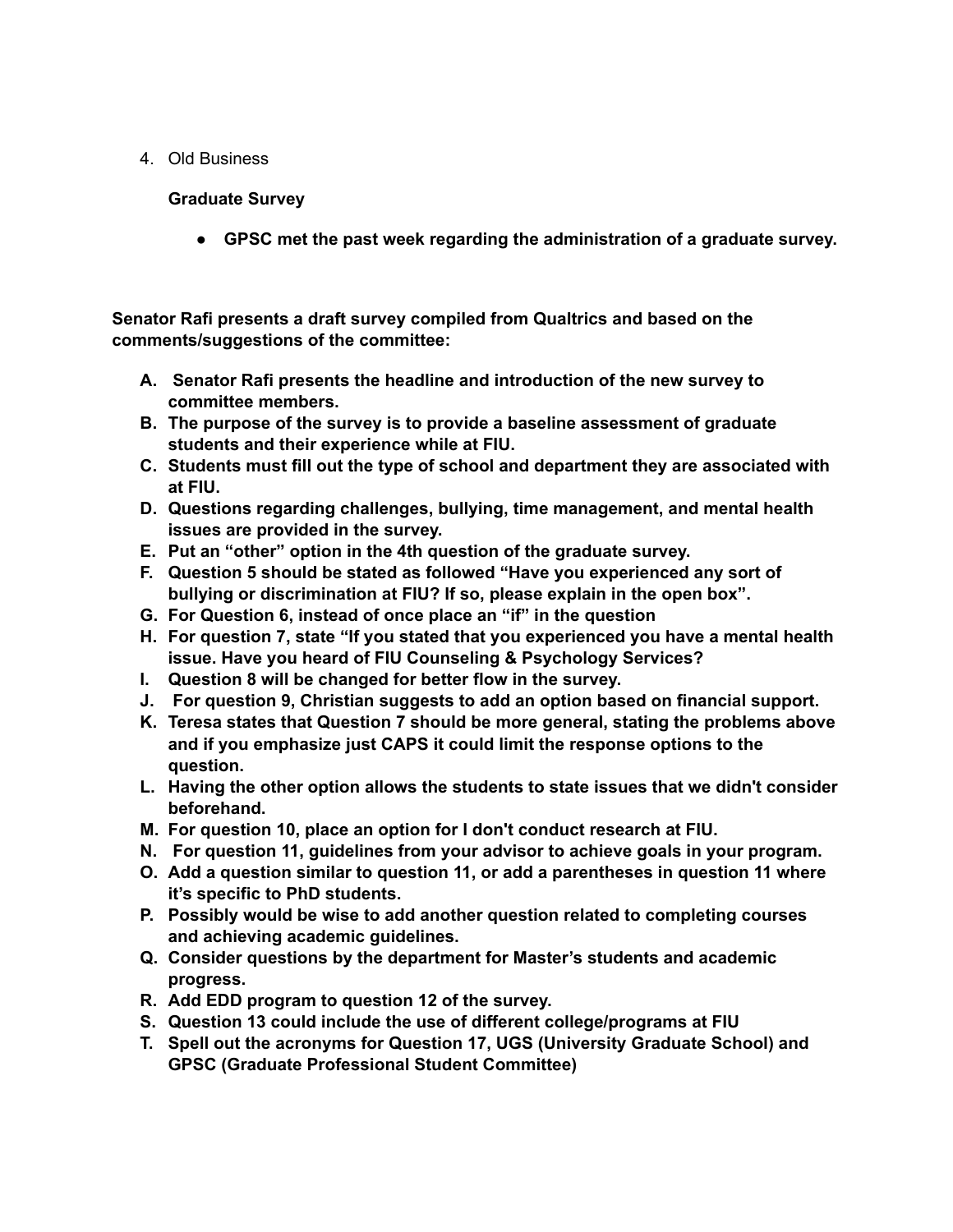#### **GPSC Newsletter**

- **1. Senator Rafi shares a screen based on the newsletter examples he would like to use for the GPSC newsletter.**
- **2. A quarter of a page dedicated to a student spotlight in the graduate community.**
- **3. Senator Kamila discusses that we had agreed for the newsletter to be conducted on a semester basis.**
- **4. Senator Rafi explains that there are two possibilities to complete the newsletter: semester basis or monthly basis**
- **5. Senator Rafi explains that the newsletter should be used for contacting students regarding GPSC events, abstract submissions, etc.**
- **6. Senator Kamila states that the monthly newsletter may be a bit much regarding the schedule we have.**
- **7. Senator Nitya states that a newsletter will be good for branching out to students but not on a monthly basis.**
- **8. Graduate student vote on postponement to next semester of the newsletter: 3 Yays, and 1 Nay.**

### **Budget Update**

- **1. Teresa spoke with Sylvana last Friday and explains that the original budget is still in place at this point.**
- **2. Possible limitation on what will be disbursed this fall semester.**
- **3. Many applications have not occurred due to the issue with budget uncertainty.**
- **4. The problem of student travel is discouraging potential applications as most conferences are virtual.**
- **5. Budgeting will have to be focused on gradskellars, most likely for a semester.**
- **6. Current limbo in terms of the specifics of the budget at the moment.**
- **7. Budget is still at 310, just like the original assignment of the budget.**
- **8. Most of the money will most likely be reserved for the Spring due to personal travel restrictions.**
- **9. Sandro finance liaison states that no progress was made with the finance committee regarding the budget.**
- **10. The budget committee decides how the budget will be disbursed and allocated.**
- **11. GPSC falls within the student governments line item and cannot spend more than the 310 originally assigned for this year's budget.**
- **12. Students may apply for GPSC with a limit of \$400 based on an accepted application.**
- **13. For the Fall Semester, only eight applications have been made for GPSC funding.**